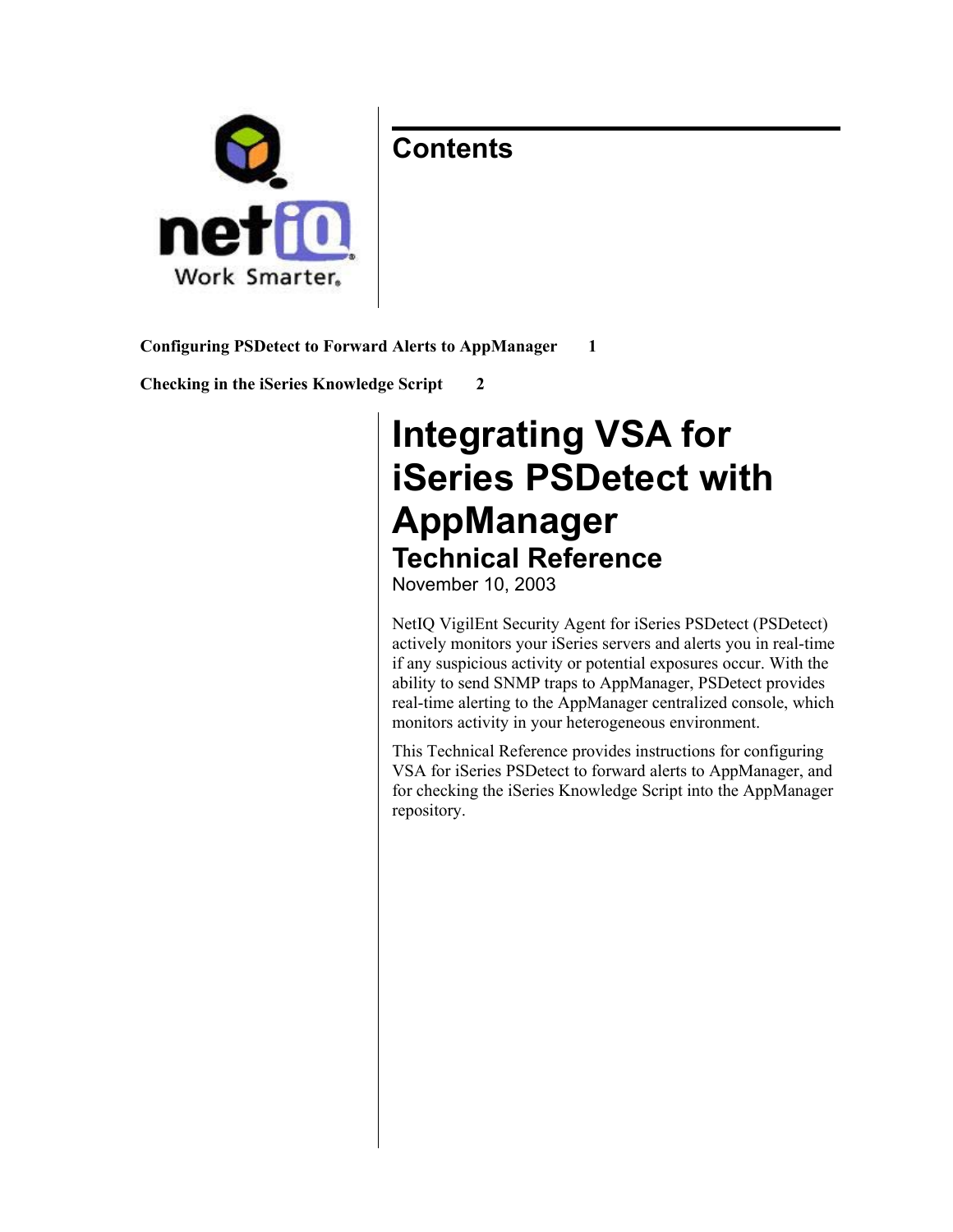

This document and the software described in this document may not be lent, sold, or given away without the prior written permission of NetIQ Corporation, except as otherwise permitted by law. Except as expressly set forth in such license agreement or non-disclosure agreement, no part of this document or the software described in this document may be reproduced, stored in a retrieval system, or transmitted in any form or by any means, electronic, mechanical, or otherwise, without the prior written consent of NetIQ Corporation. Some companies, names, and data in this document are used for illustration purposes and may not represent real companies, individuals, or data.

This document could include technical inaccuracies or typographical errors. Changes are periodically made to the information herein. These changes may be incorporated in new editions of this document. NetIQ Corporation may make improvements in or changes to the software described in this document at any time.

#### **© 1995-2003 NetIQ Corporation, all rights reserved.**

U.S. Government Restricted Rights: If the software and documentation are being acquired by or on behalf of the U.S. Government or by a U.S. Government prime contractor or subcontractor (at any tier), in accordance with 48 C.F.R. 227.7202-4 (for Department of Defense (DOD) acquisitions) and 48 C.F.R. 2.101 and 12.212 (for non-DOD acquisitions), the government's rights in the software and documentation, including its rights to use, modify, reproduce, release, perform, display or disclose the software or documentation, will be subject in all respects to the commercial license rights and restrictions provided in the license agreement.

Check Point, FireWall-1, and Provider-1 are trademarks or registered trademarks of Check Point Software Technologies Ltd.

ActiveAgent, ActiveAnalytics, ActiveAudit, ActiveKnowledge, ActiveReporting, ADcheck, AppAnalyzer, Application Scanner, AppManager, AuditTrack, AutoSync, Chariot, ClusterTrends, CommerceTrends, Configuration Assessor, ConfigurationManager, the cube logo design, DBTrends, DiagnosticManager, Directory and Resource Administrator, Directory Security Administrator, Domain Migration Administrator, End2End, Exchange Administrator, Exchange Migrator, Extended Management Pack, FastTrends, File Security Administrator, Firewall Appliance Analyzer, Firewall Reporting Center, Firewall Suite, Ganymede, the Ganymede logo, Ganymede Software, Group Policy Administrator, Intergreat, Knowledge Scripts, Migrate.Monitor.Manage, Mission Critical Software, Mission Critical Software for E-Business, the Mission Critical Software logo, MP3check, NetIQ, the NetIQ logo, the NetIQ Partner Network design, NetWare Migrator, OnePoint, the OnePoint logo, Operations Manager, PentaSafe, PSAudit, PSDetect, PSPasswordManager, PSSecure, Qcheck, RecoveryManager, Security Analyzer, Security Manager, Server Consolidator, SQLcheck, VigilEnt, Visitor Mean Business, Vivinet, W logo, WebTrends, WebTrends Analysis Suite, WebTrends for Content Management Systems, WebTrends Intelligence Suite, WebTrends Live, WebTrends Log Analyzer, WebTrends Network, WebTrends OLAP Manager, WebTrends Report Designer, WebTrends Reporting Center, WebTrends Warehouse, Work Smarter, WWWorld, and XMP are trademarks or registered trademarks of NetIQ Corporation or its subsidiaries in the United States and other jurisdictions. All other company and product names mentioned are used only for identification purposes and may be trademarks or registered trademarks of their respective companies.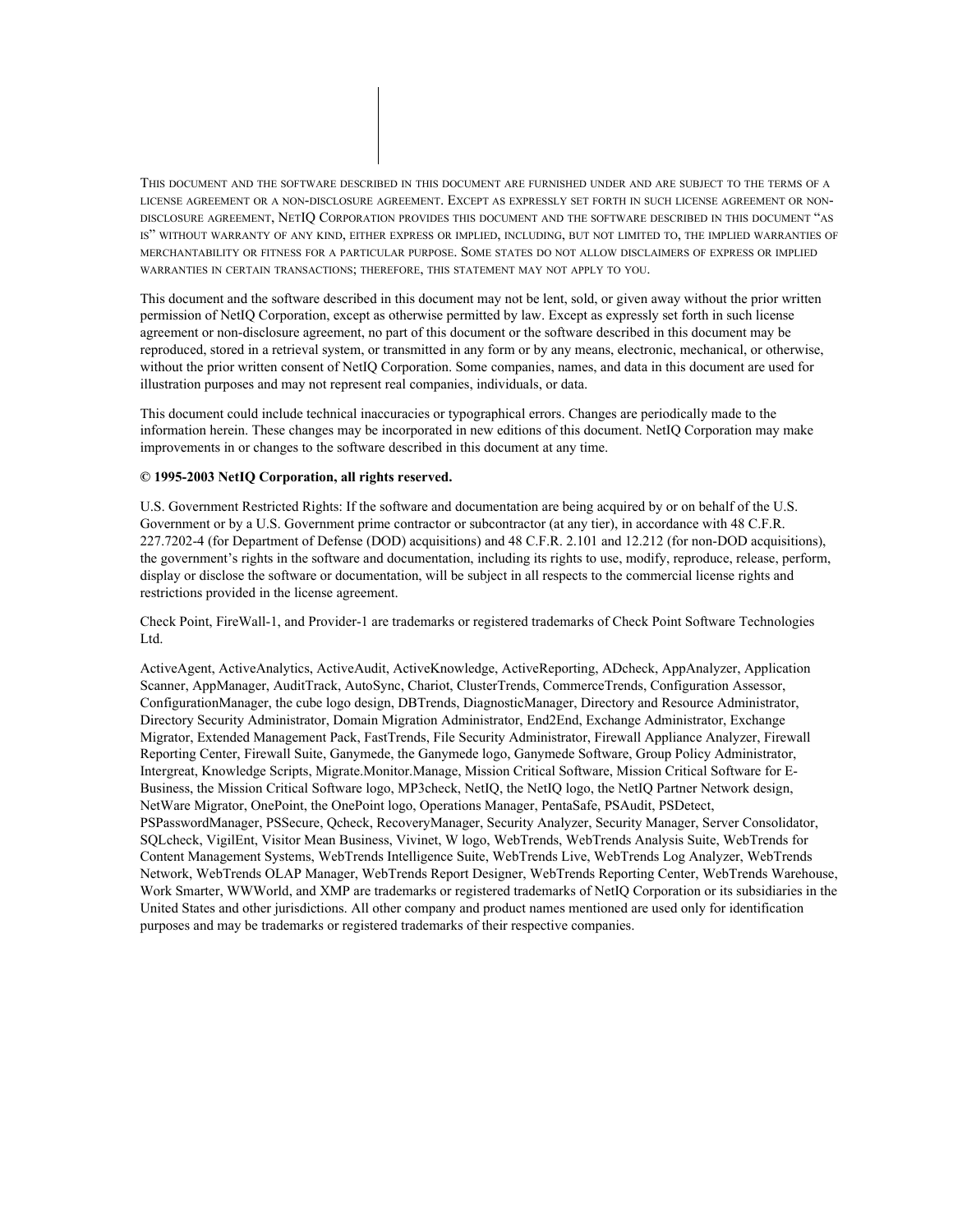### **Configuring PSDetect to Forward Alerts to AppManager**

You can quickly and easily configure PSDetect to monitor your iSeries servers for critical events such as storage conditions and QSECOFR activity. When it detects these critical events, VSA for iSeries PSDetect can send SNMP traps containing event information to AppManager.

Perform the following steps on your iSeries server to configure PSDetect to send SNMP traps to AppManager.

#### **To configure PSDetect to forward alerts:**

- **1.** At the **NetIQ Product Access Menu**, type 3 (**PSDetect**) and press ENTER.
- **2.** Type 20 (**PSDetect QuickStart Wizard**) and press ENTER.
- **3.** Press ENTER to run the wizard.
- **4.** In step 15 (Configure SNMP Support), type \*YES and press ENTER.
- **5.** In step 16 (SNMP listener address), type the TCP/IP address of the computer where the AppManager management server is installed.
- **6.** Specify the events for which you want to monitor and send an SNMP trap to AppManager.
- **7.** After the final question, the wizard displays a summary of your selections in a two-page window. Press Page Down to view the second page and Page Up to return to the first page.
- **8.** Review your settings. When settings are correct for your environment, press ENTER.
- **9.** Press ENTER to apply the settings.
- **10.** Press ENTER to exit the wizard.

For more information about configuring SNMP traps using PSDetect, see the *VigilEnt Security Agent for iSeries PSDetect User Guide.*